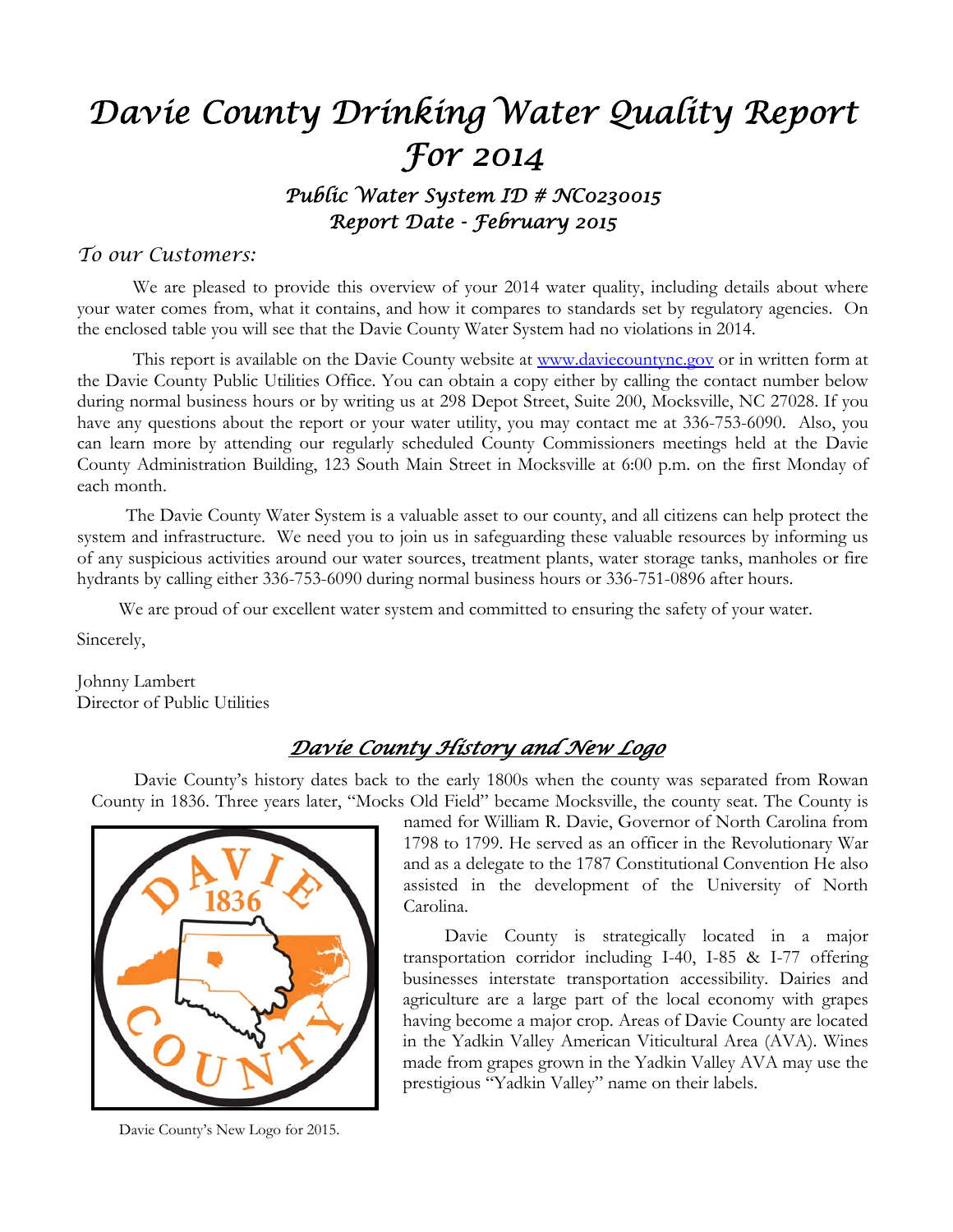## *About Drinking Water*

 Sources of drinking water (both tap water and bottled water) include rivers, lakes, streams, ponds, reservoirs, springs, and wells. As water travels over the land or through the ground, it dissolves naturally-occurring minerals and possibly radioactive materials. It can also pick up microbial contaminants, such as viruses and bacteria from the presence of animals or human activity. Inorganic contaminants, such as salts and metals, can be naturally-occurring or result from urban stormwater runoff or from human activities such as farming. Pesticides and herbicides come from a variety of sources such as agriculture, urban stormwater runoff, and residential uses. Organic chemical contaminants, including synthetic and volatile organic chemicals, are by-products of industrial processes and petroleum production. Radioactive contaminants are naturally-occurring or the result of oil and gas production and mining activities.

To ensure that your tap water is safe to drink, the Environmental Protection Agency (EPA) prescribes regulations, which limit the amount of certain contaminants in water provided by public water systems. Food and Drug Administration (FDA) regulations establish limits for contaminants in bottled water, which must provide the same protection for public health.

#### *About Your Water*

Drinking water, including bottled water, may reasonably be expected to contain at least small amounts of some contaminants. The presence of contaminants does not necessarily indicate that water poses a health risk. More information about contaminants and potential health effects can be obtained by calling the Environmental Protection Agency's Safe Drinking Water Hotline (800-426-4791).

 All of our water originates as surface water in the Yadkin/Pee Dee River Basin. Davie County operates two water treatment plants, one on Sparks Road that processes water from the Yadkin River and another in Cooleemee that treats water from the South Yadkin River. The Davie County Water System serves a population of approximately 25,200 people. The purpose of the water treatment process is to remove harmful contaminants, such as chemicals or bacteria, which may exist in the raw water supply. We test the water daily to ensure it is safe when it reaches our customers.

#### *Important Health Information*

Some people may be more vulnerable to contaminants in drinking water than the general population. Immunocompromised persons such as persons with cancer undergoing chemotherapy, persons who have undergone organ transplants, people with HIV/AIDS or other immune system disorders, some elderly, and infants can be particularly at risk from infections. These people should seek advice about drinking water from their health care providers. EPA/CDC guidelines on appropriate means to lessen the risk of infection by Cryptosporidium and other microbial contaminants are available from the Safe Drinking Water Hotline (800-426-4791).

 Cryptosporidium is a microbial parasite found in surface waters throughout the U.S. Cryptosporidium must be ingested for it to cause disease and can be contracted in other ways than by drinking water. Symptoms of infection include nausea, diarrhea, and abdominal cramps. Immuno–compromised individuals can seek additional guidance at http://www.epa.gov/safewater/consumer/pdf/crypto.pdf and are encouraged to consult their doctor regarding appropriate precautions to prevent waterborne infection.

 If present, elevated levels of lead can cause serious health problems, especially for pregnant women and young children. Lead in drinking water is primarily from materials and components associated with service lines and home plumbing. The Davie County Water System is responsible for providing high quality drinking water, but cannot control the variety of materials used in plumbing components. When your water has been sitting for several hours, you can minimize the potential for lead exposure by flushing your tap for 30 seconds to 2 minutes before using water for drinking or cooking. If you are concerned about lead in your water, you may wish to have your water tested. Information on lead in drinking water, testing methods, and steps you can take to minimize exposure is available from the Safe Drinking Water Hotline or at www.epa.gov/safewater/lead.

 We have learned through our monitoring and testing that some constituents have been detected. To comply with the Federal and State regulations, the Davie County Water System routinely monitors for over 150 contaminants. This table lists the Regulated Contaminants our monitoring detected during the period of January 1st to December 31st, 2014 and the most recent results of detected contaminants not due to be tested in 2014. In the table, there are many terms and abbreviations you might not recognize. To help you understand these terms, we've provided definitions on the next page.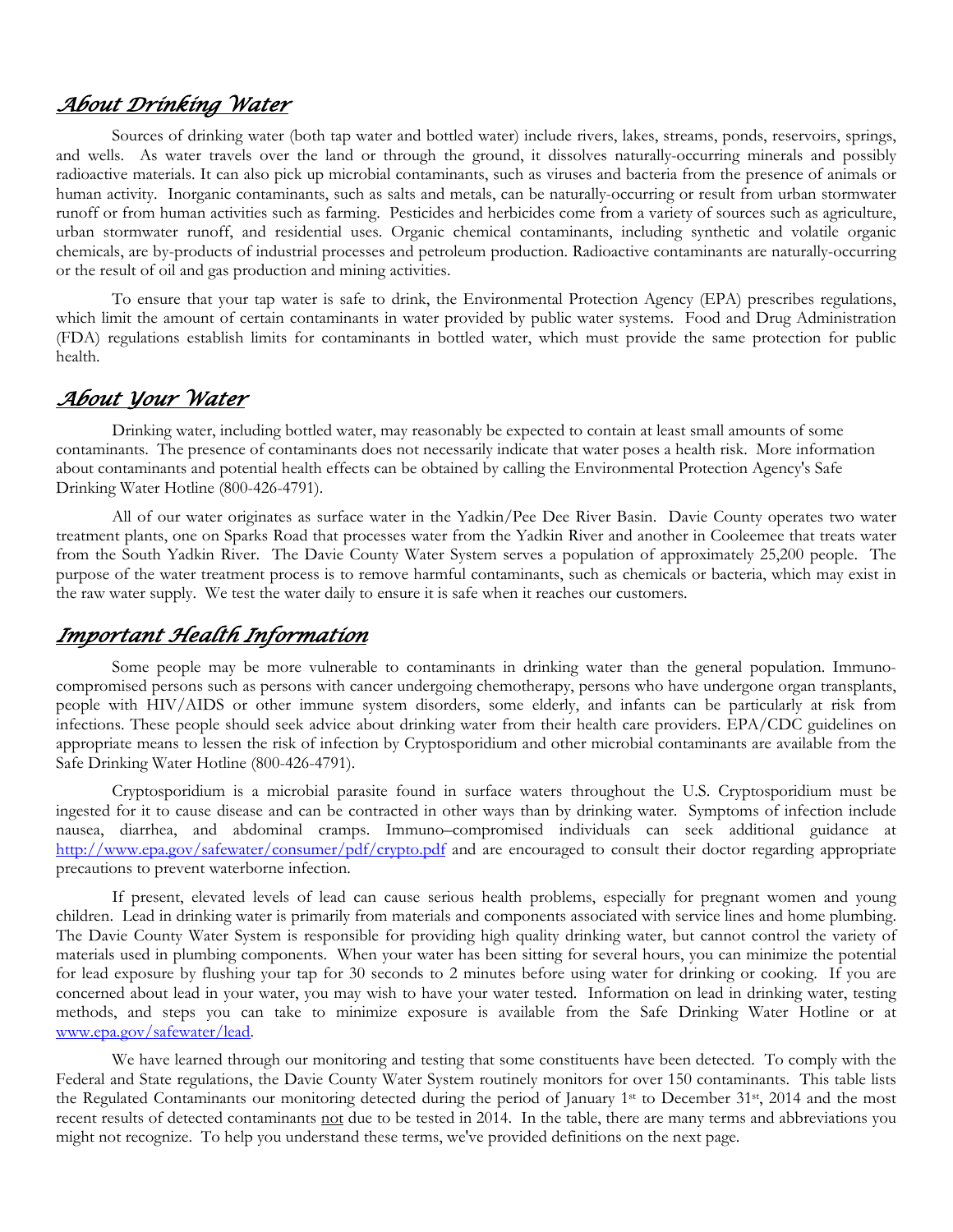| <b>REGULATED CONTAMINANTS</b>                                                                                                                                                                                                                                                                                                                                                                      |                         |                                                                                  |                              |                          |                                                                                                                    |  |  |  |  |
|----------------------------------------------------------------------------------------------------------------------------------------------------------------------------------------------------------------------------------------------------------------------------------------------------------------------------------------------------------------------------------------------------|-------------------------|----------------------------------------------------------------------------------|------------------------------|--------------------------|--------------------------------------------------------------------------------------------------------------------|--|--|--|--|
| Disinfection Byproduct Precursors and Turbidity 2014                                                                                                                                                                                                                                                                                                                                               |                         |                                                                                  |                              |                          |                                                                                                                    |  |  |  |  |
| Contaminant                                                                                                                                                                                                                                                                                                                                                                                        | Violation<br>Y/N        | Your<br>Water                                                                    | <b>MCLG</b>                  | <b>MCL</b>               | Likely Source of Contamination                                                                                     |  |  |  |  |
| <b>Total Organic</b><br>Carbon [TOC]<br>Removal Ratio -<br>Treated Water*                                                                                                                                                                                                                                                                                                                          | $\overline{\mathsf{N}}$ | $2.33$ RAA - C<br>$0.00 - 2.86$ R – C<br>$2.38$ RAA $-$ S<br>$0.00 - 2.86$ R - S | N/A                          | <b>TT</b>                | Naturally present in the<br>environment                                                                            |  |  |  |  |
| *Depending on the Total Organic Carbon in our source water, the water system must have a certain percent removal of TOC or must meet alternative<br>compliance criteria. The Cooleemee and Sparks Road Water Plants both had acceptable removal of TOC (Disinfection By-Product Precursors).                                                                                                       |                         |                                                                                  |                              |                          |                                                                                                                    |  |  |  |  |
| Turbidity (NTU)*                                                                                                                                                                                                                                                                                                                                                                                   | N                       | $0.282 - C**$<br>$0.265 - S^{**}$<br>99.8 % - C***                               | N/A                          | $TT \leq 0.30$<br>$TT =$ | Soil runoff                                                                                                        |  |  |  |  |
|                                                                                                                                                                                                                                                                                                                                                                                                    |                         | 99.1 % - $S***$                                                                  |                              | % Samples<br>$\leq 0.15$ |                                                                                                                    |  |  |  |  |
| *Turbidity is a measure of cloudiness of the water. We monitor it because it is a good indicator of the effectiveness of our filtration system.<br>**These measurements were the highest single measurements detected in 2014 at the Cooleemee and Sparks Road Water Plants.<br>***The Turbidity Rule requires that 95% or more of all the monthly samples must be less than or equal to 0.15 NTU. |                         |                                                                                  |                              |                          |                                                                                                                    |  |  |  |  |
| Disinfection and Disinfection Byproduct Contaminants 2014                                                                                                                                                                                                                                                                                                                                          |                         |                                                                                  |                              |                          |                                                                                                                    |  |  |  |  |
| Contaminant                                                                                                                                                                                                                                                                                                                                                                                        | Violation<br>Y/N        | Your<br>Water                                                                    | <b>MCLG</b>                  | <b>MCL</b>               | Likely Source of Contamination                                                                                     |  |  |  |  |
| Chlorine (ppm)<br>(Tested monthly)                                                                                                                                                                                                                                                                                                                                                                 | $\mathsf{N}$            | 1.64 $AV - D$<br>$0.68 - 2.23$ R – D                                             | $MRDLG = 4$                  | $MRDL = 4$               | Water additive used to control<br>microbes                                                                         |  |  |  |  |
| <b>Total Haloacetic</b><br>Acids [HAA5] (ppb)<br>(Quarterly)                                                                                                                                                                                                                                                                                                                                       | $\mathbf N$             | 23.8 LRAA - D<br>$5.2 - 34.0 R - D$                                              | N/A                          | 60                       | By-product of drinking water<br>chlorination                                                                       |  |  |  |  |
| Total<br><b>Trihalomethanes</b><br>$[THM]$ (ppb)<br>(Quarterly)                                                                                                                                                                                                                                                                                                                                    | $\mathsf{N}$            | 43.5 LRAA - D<br>$9.1 - 63.0 R - D$                                              | N/A                          | 80                       | By-product of drinking water<br>chlorination                                                                       |  |  |  |  |
|                                                                                                                                                                                                                                                                                                                                                                                                    |                         | <b>Inorganic Contaminants</b>                                                    | 2014 or Most Recent Analysis |                          |                                                                                                                    |  |  |  |  |
| Contaminant                                                                                                                                                                                                                                                                                                                                                                                        | Violation<br>Y/N        | Your<br>Water                                                                    | <b>MCLG</b>                  | <b>MCL</b>               | Likely Source of Contamination                                                                                     |  |  |  |  |
| Fluoride (ppm)<br>(Tested 2/5/2014)                                                                                                                                                                                                                                                                                                                                                                | $\mathbf N$             | $0.39 - C$<br>$0.60 - S$                                                         | $\overline{4}$               | $\overline{4}$           | Erosion of natural deposits; water<br>additive to promote strong teeth;<br>from fertilizer & aluminum<br>factories |  |  |  |  |
| Nitrate (ppm) (as<br>Nitrogen)<br>(8/26/2014)                                                                                                                                                                                                                                                                                                                                                      | $\mathbf N$             | $< 1.0 - C$<br>$< 1.0 - S$                                                       | 10                           | 10                       | Runoff from fertilizer use;<br>leaching from septic tanks,<br>sewage; erosion of natural<br>deposits               |  |  |  |  |
| Copper (ppm)* -<br>90 <sup>th</sup> percentile<br>(Tested from<br>8/29/2012 -<br>9/27/2012)                                                                                                                                                                                                                                                                                                        | $\mathbf N$             | $0.09 - D$                                                                       | 1.3                          | $AL = 1.3$<br>or<br>TT   | Corrosion of household<br>plumbing systems; erosion of<br>natural deposits; leaching from<br>wood preservatives    |  |  |  |  |
| Lead (ppb)* - $90th$<br>percentile (Tested<br>8/29/2012-9/27/2012)                                                                                                                                                                                                                                                                                                                                 | $\mathbf N$             | $<$ 3 – D                                                                        | $\mathsf O$                  | $AL = 15$<br>or<br>TT    | Corrosion of household<br>plumbing systems; erosion of<br>natural deposits                                         |  |  |  |  |
| *The levels detected are the 90 <sup>th</sup> percentile value of all samples taken. None of the water samples from the tested homes were above the Action Limits<br>for Copper or Lead during this testing period.                                                                                                                                                                                |                         |                                                                                  |                              |                          |                                                                                                                    |  |  |  |  |

Cooleemee Plant - C Sparks Road Plant - S Water Distribution System - D

Average - AV Range - R Locational Running Annual Average – LRAA